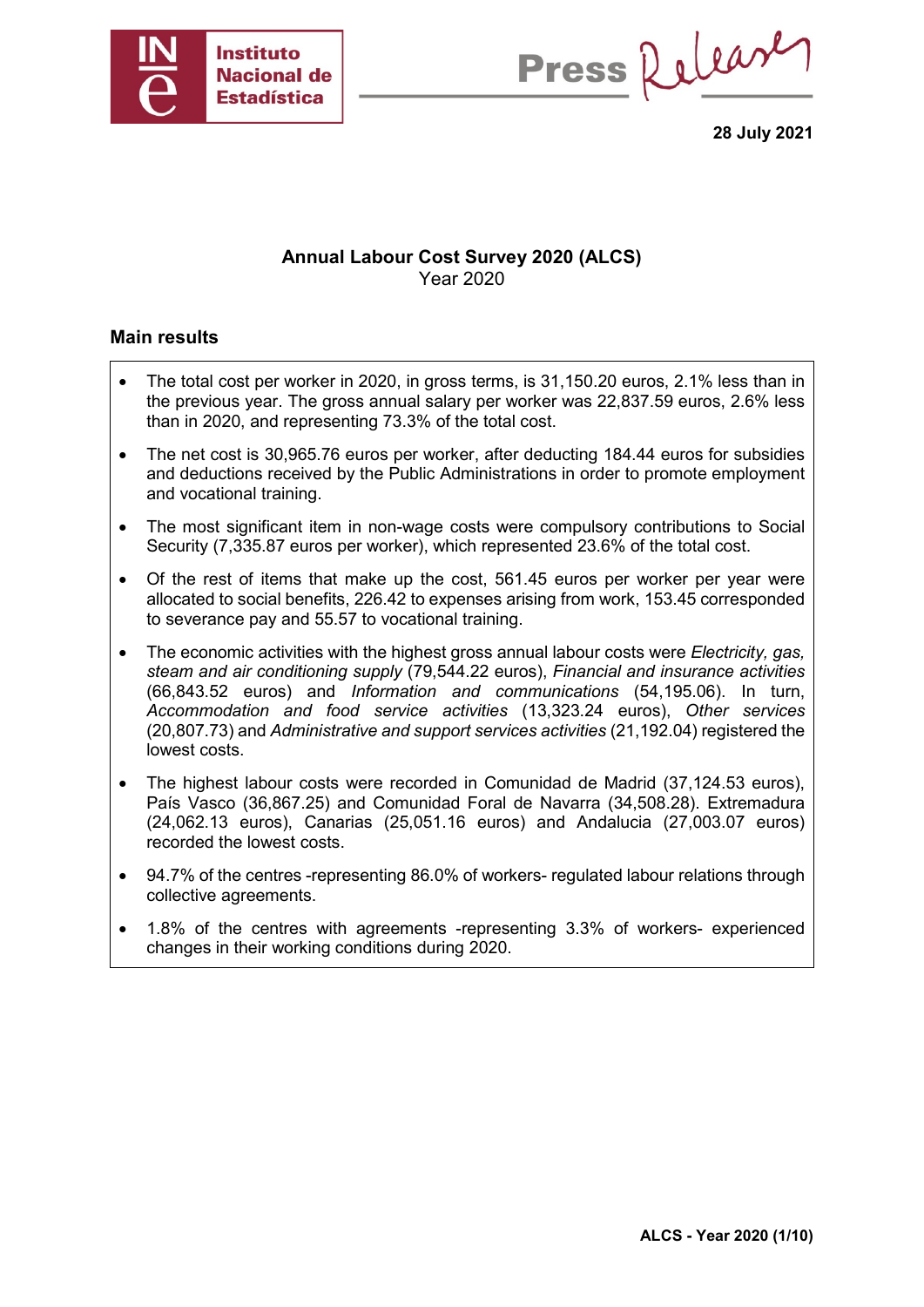### **Annual labour cost per worker**

Press Release

The labour cost per worker in gross terms was 31,150.20 euros in 2020, according to the results of the Annual Labour Cost Survey (ALCS), which complete the results obtained quarterly from the Quarterly Labour Cost Survey (QLCS). This cost represented a decrease of 2.1% over the previous year. After subtracting the subsidies and deductions received by the Public Administrations, a net cost of 30,965.76 euros is obtained, representing an annual decrease of 2.1%.

As a result of the measures to support workers during the COVID-19 pandemic, a duality was observed in company employment in 2020. There was a mix of workers with wages who continued to work, either in person or remotely, and workers under the Temporary Workforce Reduction Scheme (ERTE), who continued to belong to their company workforce. However, in the latter case, workers were remunerated not with wages but with benefits provided directly by the State Public Employment Service (SEPE), in some cases, supplemented by the companies themselves. As consequence, the total wage bill received by employees was not related to the total number of company employees: while only part of them received wage income, all were registered in the workforce.

For this reason, the result obtained for the average salary from the survey is distorted and its comparison with the result of the 2019 survey - in which the payment of salaries was generalised - is not appropriate. However, it does make sense to analyse results from the perspective of the average wage cost paid by employers. See more information in the section 'Covid-19's Influence on Certain Survey Results' on page 8 of this press release.

In 2020 the annual salary cost was 22,837.59 euros, 2.6% less than in 2019. This accounted for 73.3% of the labour costs.

Regarding non-wage costs, compulsory contributions to Social Security were the most significant item (7,335.87 euros per worker, 23.6% of the labour cost). As with salaries, social contributions paid by employers were affected by the pandemic: companies were exempted from these contributions in the case of workers who were covered by ERTE.

Wages and salaries, plus Social Security contributions, thus jointly accounted for 96.9% of gross cost.

In addition to wages and contributions, 561.45 euros per worker were allocated annually to social benefits (voluntary contributions to insurance and pension plans, supplementary benefits to Social Security and social expenses), 206.27 to other job-related expenses (endof-contract compensation, small tools and work clothes, transportation to the workplace, selection of personnel...), 153.45 euros corresponded to severance pay and 77.48 to vocational training.

The increase in direct social benefits went from 260.83 euros per worker in 2019 to 374.02 euros in 2020. This was a consequence of the increase in costs for temporary disability and partial unemployment (supplements to SPES benefits) for workers.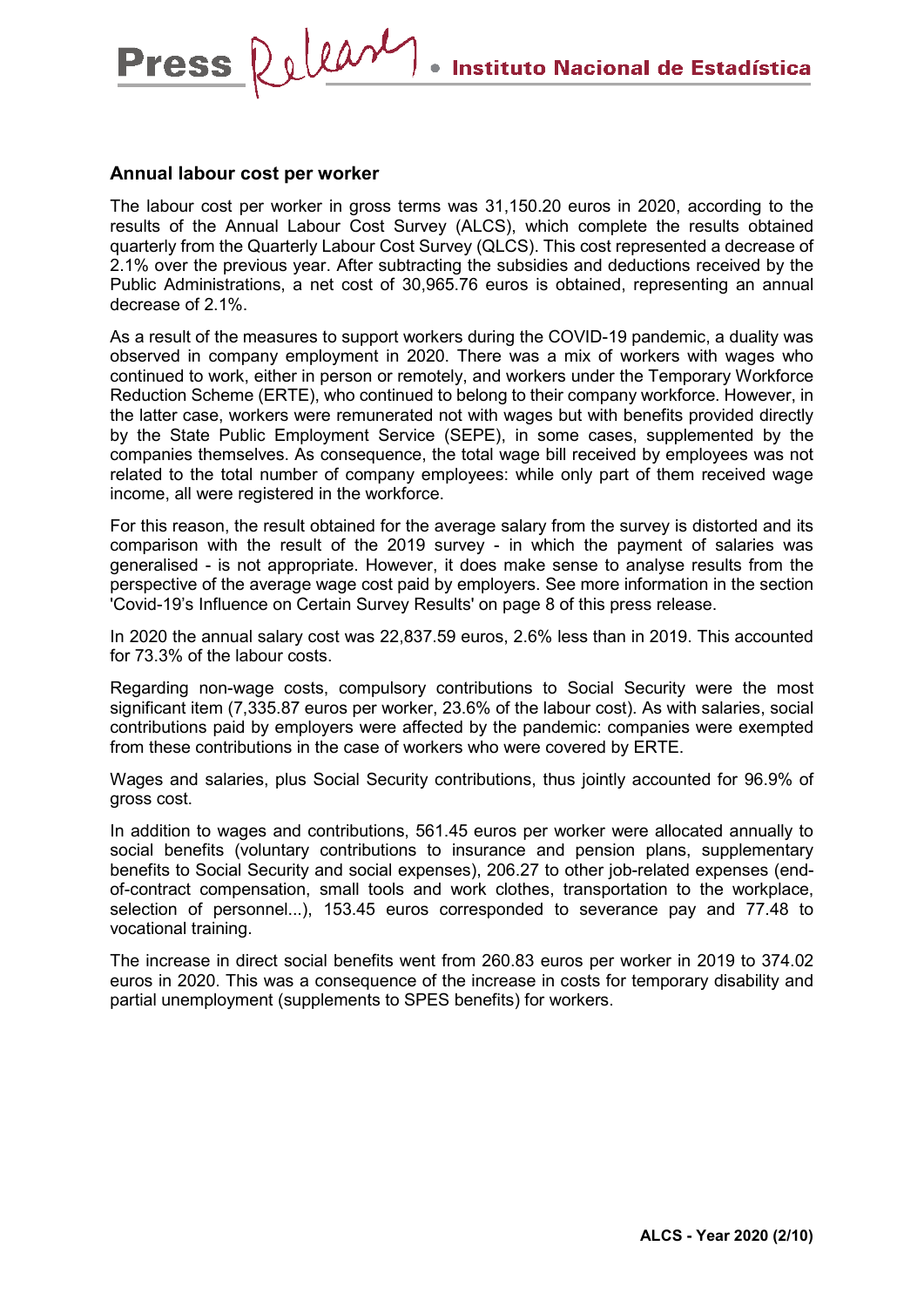| <b>Components of annual cost</b>   |           | <b>Net cost</b>              |           |
|------------------------------------|-----------|------------------------------|-----------|
|                                    | Euros     |                              | Euros     |
| Gross cost1                        | 31.150,20 | Net cost <sup>3</sup>        | 30.965,76 |
| Salaries and wages                 | 22.837,59 | Gross cost                   | 31.150,20 |
| Obligatory contributions           | 7.335,87  | Subsidies and deductions (-) | 184,44    |
| Corporate benefits                 | 561,45    |                              |           |
| -Voluntary contributions           | 172,66    |                              |           |
| -Direct corporate contributions    | 374.02    |                              |           |
| -Corporate expenses                | 14,77     |                              |           |
| Compensation for dismissal         | 153,45    |                              |           |
| Expenditure on vocational training | 55,57     |                              |           |
| Work-related expenses              | 206,27    |                              |           |
| -Travel expenses                   | 9.13      |                              |           |
| -Remaining costs2                  | 197,14    |                              |           |

1 Excludes travel allowances and expenses

2 End of contract payouts, compensatory payments, small tools, work clothes, personnel selection, etc.

3 Subsidies and deductions deduced

### **Labour cost by economic activity**

Press Release

Industry, with a total net labour cost per worker of 36,771.48 euros, was the economic sector with highest labour costs per worker in 2020. It was also the sector with the greatest decreases in total labour cost  $(-2.8%)$  and in salary cost  $(-3.7%)$ .

*Construction* experienced a 0.9% net cost decrease compared to the previous year. It had the largest drop in non-salary cost  $(-1.2\%)$  and the lowest in salary costs  $(-0.8\%)$ .

The *Services* sector had the lowest labour costs in 2020. It registered a decrease in net cost of 2.0%, resulting from the drops in both the salary cost (–2.5%) and the non-salary cost (– 0.7%).

|                         | <b>Net cost</b> |        |              | Salaries and wages | Non-wage cost |        |
|-------------------------|-----------------|--------|--------------|--------------------|---------------|--------|
| <b>Economic sectors</b> | Furos           | Rate   | <b>Furos</b> | Rate               | <b>Huros</b>  | Rate   |
| Industry                | 36.771.48       | $-2.8$ | 26.753.24    |                    | 10.018.24     | $-0.2$ |
| Construction            | 31.646.35       | -0.9   | 22.623.99    | -0.8               | 9.022.36      | $-1.2$ |
| Services                | 29.886.54       | -2.0   | 22.159.17    | -2.5               | 7.727.37      | $-0.7$ |
|                         |                 |        |              |                    |               |        |

 $1$ With regard to the previous year

The differences between the labour cost per worker were noteworthy in 2020, according to the different activities of the CNAE09 activity classification. They ranged from 13,323.24 euros per worker per year in gross terms in *Accommodation and food service activities*, to 79,544.22 euros per worker in *Electricity, gas, steam and air conditioning supply*.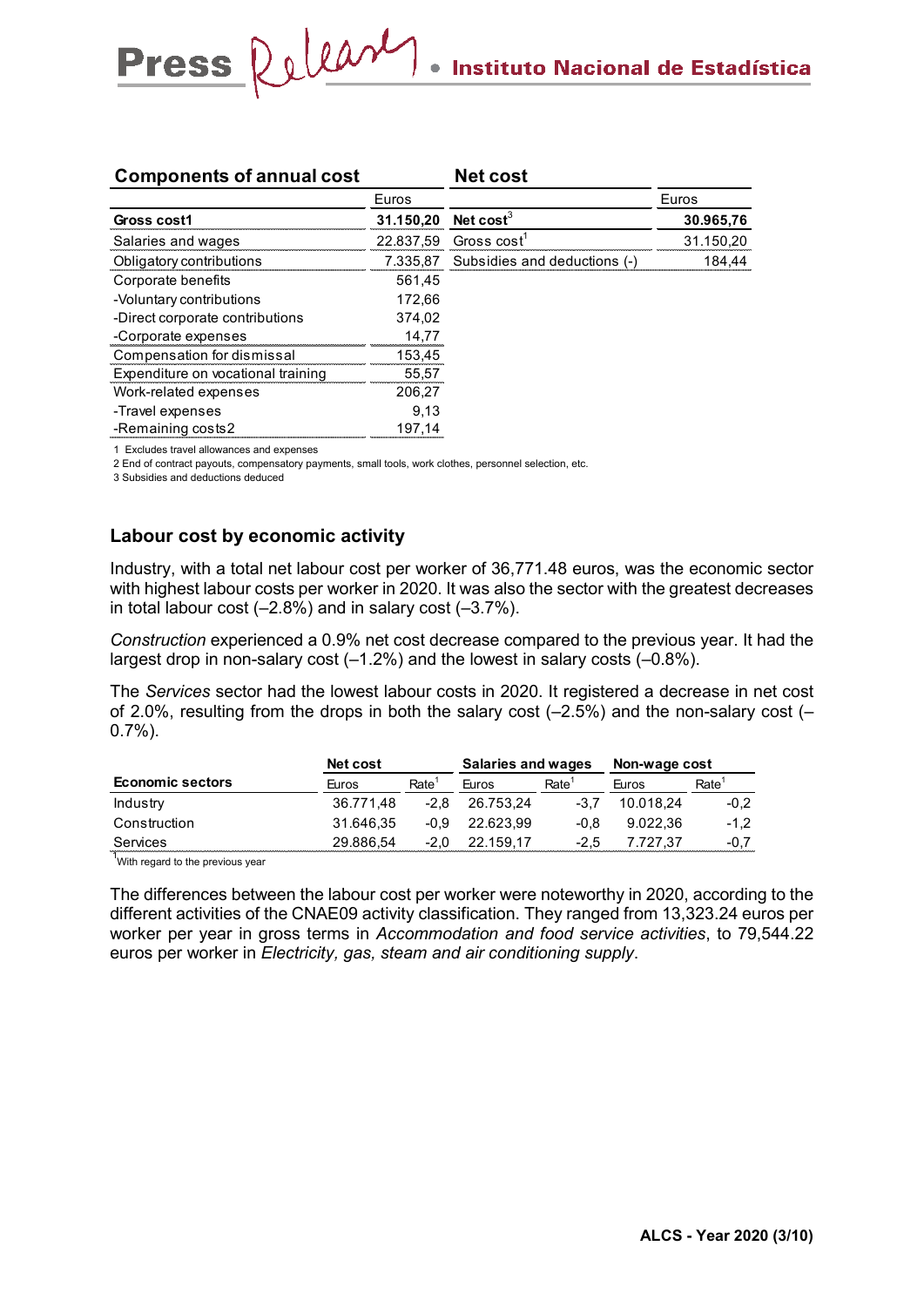**Coste total bruto por trabajador. Año 2020**

#### **Gross labour cost. Annual variation rate**

Press Release



Considering the variation in labour costs compared to the previous year, the growth in labour cost was higher in *Extractive Mining and quarrying, General Government and Defence; compulsory Social Security* and *Real Estate Activities.*

On the other hand, *Hospitality, Artistic, recreational and entertainment activities* and *Transport and storage* registered the greatest decreases.

*Electricity, gas, steam and air conditioning supply* and *Financial and insurance activities* stood out for paying the highest wages and salaries to their workers. On the other hand, *Hotel, restaurants and catering* and *Artistic, recreational and entertainment activities* had the lowest salary costs.

*Mining and quarrying* and *Electricity, gas, steam and air conditioning supply* had the most labour-related expenses (work clothes, small tools, transportation, end-of-contract severence pay, compensatory payments...).

Severance payments represented higher labour costs in *Mining and quarrying* and *Financial and insurance activities*. At the opposite extreme, *General Government and Defence; compulsory Social Security* and *Education* had lower than average severance costs.

*Financial and insurance activities* and *Electricity, gas, steam and air conditioning supply* invested the most in social benefits. In turn, *Hospitality* and *Other services* recorded the lowest expenditures for this item.

The highest subsidies and tax deductions for job creation and promotion of professional training were in *Artistic, recreational and entertainment activities,* while the lowest were in *Electricity, gas, steam and air conditioning supply*.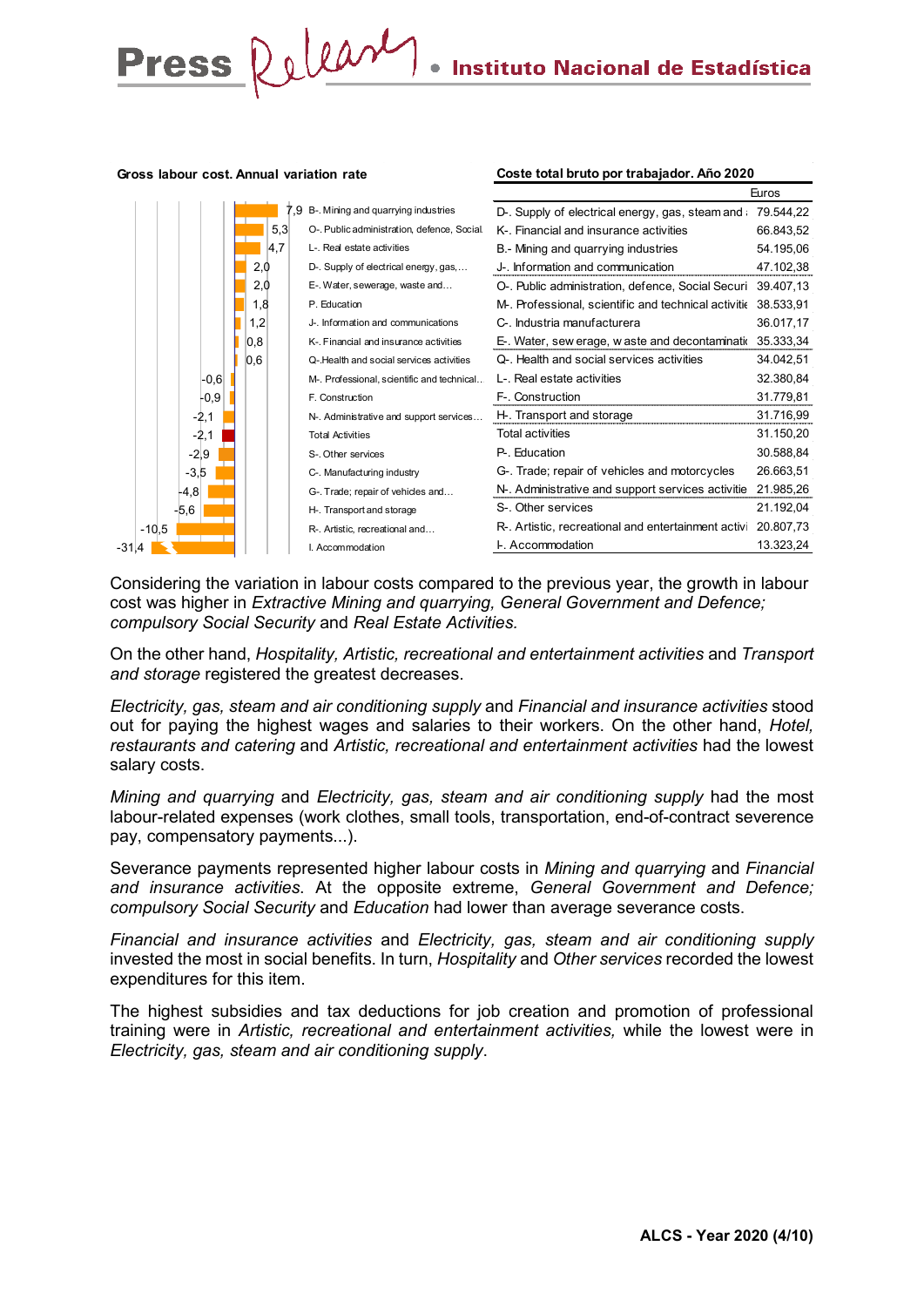### **Highest and lowest costs by economic section**

Press Release

| Salaries and wages                                                 |           | Social benefits                                          |          |
|--------------------------------------------------------------------|-----------|----------------------------------------------------------|----------|
| D-. Supply of electrical energy, gas, steam and air cond 60.352,23 |           | K-. Financial and insurance activities                   | 5.124,09 |
| K-. Financial and insurance activities                             | 48.179,78 | D-. Supply of electrical energy, gas, steam and air cond | 3.754,01 |
| <b>Total activities</b>                                            | 22.837,59 | <b>Total activities</b>                                  | 561,45   |
| R-. Artistic, recreational and entertainment activities            | 15.154.76 | S-. Other services                                       | 245,66   |
| <b>L.</b> Accommodation                                            | 9.377,32  | <b>L.</b> Accommodation                                  | 202,96   |
| Work-related expenses                                              |           | Compensations for dismissal                              |          |
| B.- Mining and guarrying industries                                | 791.83    | B.- Mining and quarrying industries                      | 2.181,30 |
| D-. Supply of electrical energy, gas, steam and air cond           | 477.54    | K-. Financial and insurance activities                   | 492,69   |
| <b>Total activities</b>                                            | 206,27    | <b>Total activities</b>                                  | 153,45   |
| O-. Public administration, defence, Social Security                | 72,32     | P- Education                                             | 16,44    |
| P-. Education                                                      | 61,79     | O-. Public administration, defence, Social Security      | 3,51     |
| Vocational training                                                |           | Subsidies and tax deductions                             |          |
| D-. Supply of electrical energy, gas, steam and air cond           | 791,05    | R-. Artistic, recreational and entertainment activities  | 557,64   |
| B.- Mining and quarrying industries                                | 340,64    | J-. Information and communication                        | 339,41   |
| <b>Total activities</b>                                            | 55,57     | <b>Total activities</b>                                  | 184,44   |
| R-. Artistic, recreational and entertainment activities            | 23,26     | K-. Financial and insurance activities                   | 106,32   |
| <b>L.</b> Accommodation                                            | 15,29     | D-. Supply of electrical energy, gas, steam and air cond | 102,31   |

### **Labour cost by company size**

The largest companies paid higher salaries per worker than medium and small-sized companies. As a result, their Social Security contributions were also higher.

Medium-size companies received the highest amount in subsidies and tax deductions. The weight of this item in relation to total cost was higher in medium-sized companies, and less in large ones.

| Company           | Gross total                                | Salaries and Obligatory | Subsidies and                                      |            |
|-------------------|--------------------------------------------|-------------------------|----------------------------------------------------|------------|
| size <sup>1</sup> | cost                                       | w ages                  | contributions                                      | deductions |
| 1 to 49           | ,,,,,,,,,,,,,,,,,,,,,,,,,,,,,<br>24.845.53 | 18.168.62               | ,,,,,,,,,,,,,,,,,,,,,,,,,,,,,,,,,,,,,,<br>6.050.46 | 162,17     |
| 50 to 199         | 33.309.08                                  | 24.285.00               | 7.935.36                                           | 250.90     |
| 200 and more      | 38.531,23                                  | 28.403.85               | 8.757,48                                           | 177.96     |



1 Number of workers

Social benefits and vocational training expenses were significantly greater in the largest-sized centres, while labour costs and severance payments were higher in medium-sized places of employment.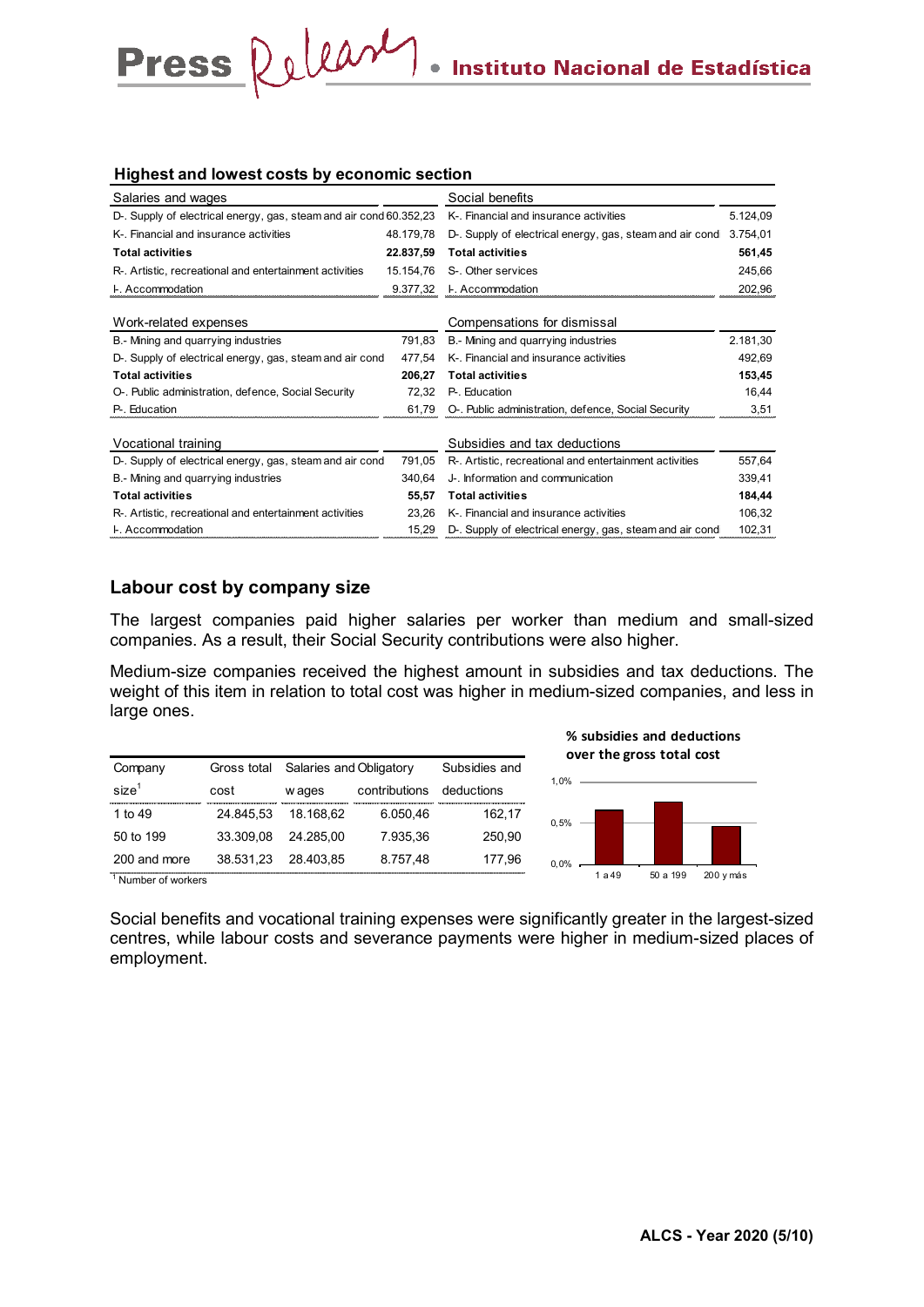**Net total cost per worker per year**

| Company           | Gross total | Salaries and | Obligatory    | Subsidies and |
|-------------------|-------------|--------------|---------------|---------------|
| size <sup>1</sup> | cost        | w ages       | contributions | deductions    |
| 1 to 49           | 265.44      | 204.03       | 123.9         | 33,08         |
| 50 to 199         | 561.34      | 242.62       | 220.53        | 64,23         |
| 200 and more      | 947,33      | 186.17       | 156.24        | 80,16         |

1 Number of workers

### **Labour cost by Autonomous Community**

Press Release

The highest labour costs were recorded in Comunidad de Madrid (37,124.53 euros), País Vasco (36,867.25) and Comunidad Foral de Navarra (34,508.28).

On the contrary, the lowest levels were registered in Canarias (24,062.13 euros), Extremadura (25,051.16) and Illes Balears (27,003.07).

#### Euros Madrid, Comunidad de 37.124,53 País Vasco 36.867,25 Navarra, Comunidad Foral de 34.508,28 Cataluña 32.627,44 Asturias, Principado de 31.919,34 **TOTAL 30.965,76** Cantabria 29.753,91 Aragón 29.626,20 Galicia 28.480,66 Castilla y León 28.466,53 Murcia, Región de 28.009,97 Rioja, La 27.982,99 Castilla - La Mancha 27.823,93 Andalucía 27.681,93 Comunitat Valenciana 27.460,96 Balears, Illes 27.003,07 Extremadura 25.051,16 **Canarias 24.062,13** -11,5 -11,5 -11,5 -11,5 -11,5 -11,5 -11,5 -11,5 -11,5 -11,5 -11,5 -11,5 -11,5 -11,5 -11,5 -1  $-10,7$ -3,5 -3,2 -3,0  $-2.9$ -2,6 -2,1 -2,1  $-1.3$  $-1,2$  $-1,2$ -0,6  $-0.4$  $0.0$  $0.1$  $0,2$ 1,5 Murcia, Región de Balears, Illes **Canarias** Cataluña Aragón Rioja, La **Extremadura** Comunitat Valenciana TOTAL Cantabria Galicia Asturias, Principado de País Vasco Andalucía Madrid, Comunidad de Castilla y León Castilla - La Mancha Navarra, Comunidad Foral de **Net labour cost. Variation rate**

Looking at labour cost variation compared to the previous year, Región de Murcia, Comunidad Foral de Navarra and Castilla - La Mancha presented the highest rates. On the other hand, Illes Balears, Canarias and Cataluña registered the greaest decreases.

Places of employment in Comunidad de Madrid and País Vasco paid the highest salaries. They also had the highest expenses on social benefits.

Región de Murcia and Canarias had the highest labour-related expenses, while those expenses were significantly lower in Principado de Asturias and La Rioja.

The highest severance payments were in Comunidad de Madrid, followed by Cataluña.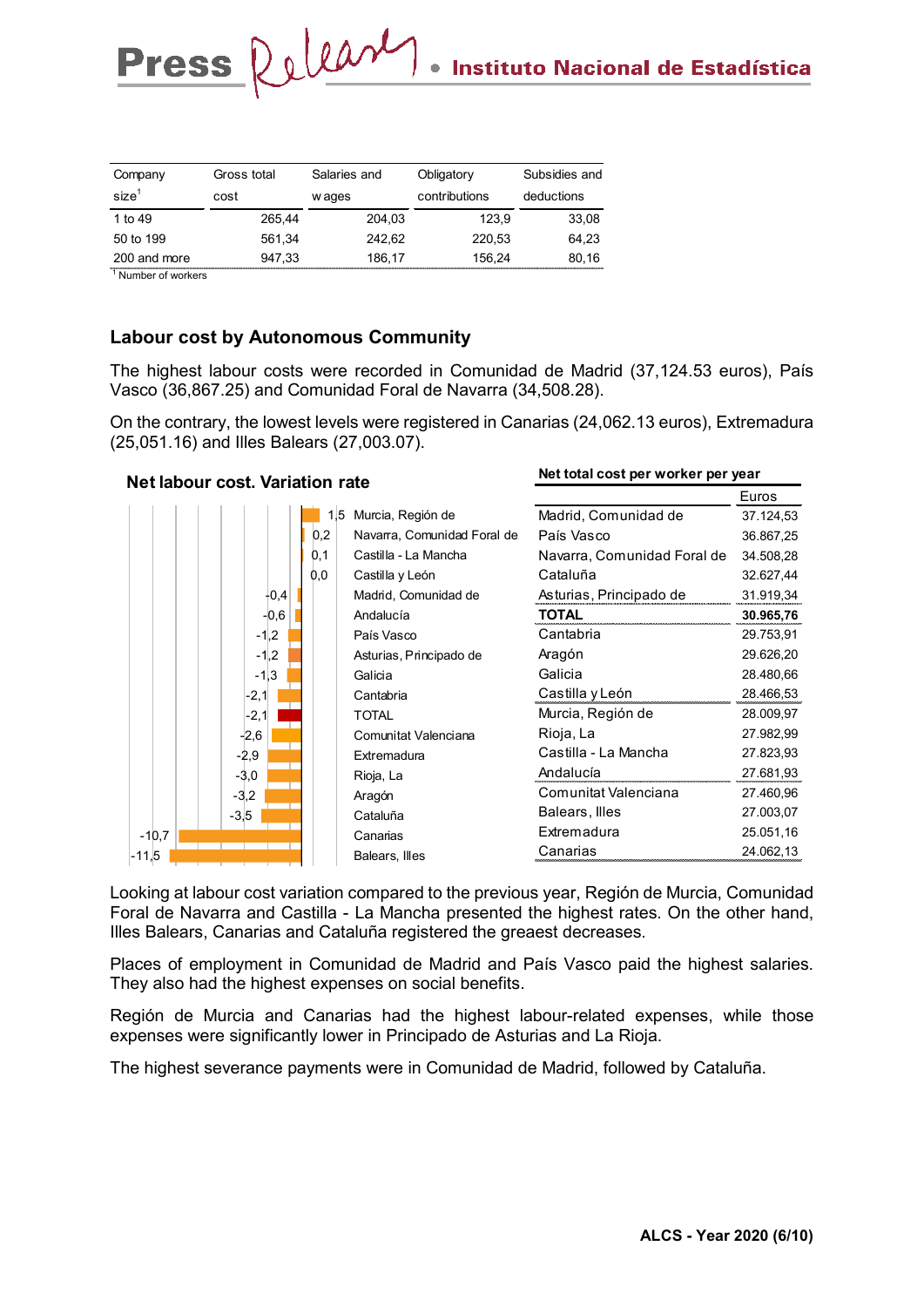In terms of vocational training, Comunidad de Madrid and País Vasco reported the highest costs, whereas Canarias and Illes Balears registered the lowest.

Companies in Extremadura and Illes Balears received the highest subsidies and tax deductions related to employment and vocational training.

|  | Autonomous Communities with the highest and lowest costs per worker |
|--|---------------------------------------------------------------------|
|--|---------------------------------------------------------------------|

| Salaries and wages          |           | Corporate benefits<br>Work related expenses |        |                              |        |
|-----------------------------|-----------|---------------------------------------------|--------|------------------------------|--------|
| Madrid, Comunidad de        | 27.774.94 | País Vasco                                  | 908.84 | Murcia, Región de            | 267,36 |
| País Vasco                  | 26.958.09 | Madrid. Comunidad de                        | 813.39 | Andalucía                    | 248.90 |
| Total                       | 22.837,59 | Total                                       | 561,45 | Total                        | 206.27 |
| Extremadura                 | 18.482.91 | Extremadura                                 | 371.67 | Rioja, La                    | 133.74 |
| Canarias                    | 17.301,26 | Rioja, La                                   | 364,97 | Asturias, Principado de      | 128,30 |
|                             |           |                                             |        |                              |        |
| Compensations for dismissal |           | Vocational training                         |        | Subsidies and tax deductions |        |
| Madrid. Comunidad de        | 284.49    | Madrid. Comunidad de                        | 79.28  | Extremadura                  | 307.99 |
| Cataluña                    | 199.05    | País Vasco                                  | 73.69  | Balears. Illes               | 252.38 |
| Total                       | 153,45    | Total                                       | 55,57  | Total                        | 184.44 |
| Andalucía                   | 65.55     | Balears, Illes                              | 29.05  | Rioja, La                    | 151.67 |
| Castilla y León             | 64,02     | Canarias                                    | 25,53  | Canarias                     | 127,69 |

### **Regulation of labour relations**

Press Release

The majority of centres (94.7%, or 86.0% of workers) were regulated by union agreements in 2020. A large proportion of collective agreements were below national level (Autonomous Community sectoral agreements, provincial agreements, etc.).

### **Proportion of units and workers, according to the means of regulating labour relations**

|         |       | Collective Agreements | Another form                                     |      |               |
|---------|-------|-----------------------|--------------------------------------------------|------|---------------|
|         | Total | State                 | Lower than<br>Company or<br>State<br>work centre |      | of regulation |
| Units   | 100   | 26,2                  | 64,9                                             | 3,6  | 5,3           |
| Workers | 100   | 25.5                  | 43.7                                             | 16.8 | 14.0          |

Of the total number of workers with an agreement, 3.3% saw their working conditions change compared to what was established in the reference collective agreement.

### **Proportion of workers and units, according to whether or not they have changed the conditions of the collective agreement**

|         | Total | Total changes | Only the wage<br>scheme | No changes or<br>not subject to<br>agreements |
|---------|-------|---------------|-------------------------|-----------------------------------------------|
| Units   | 100   | 1,8           | 0,7                     | 98,2                                          |
| Workers | 100   | 3,3           | 1.5                     | 96.7                                          |

Regarding cost components, the highest labour costs were in centres regulated by means other than the collective agreement, followed by centres with a company or workplace agreement.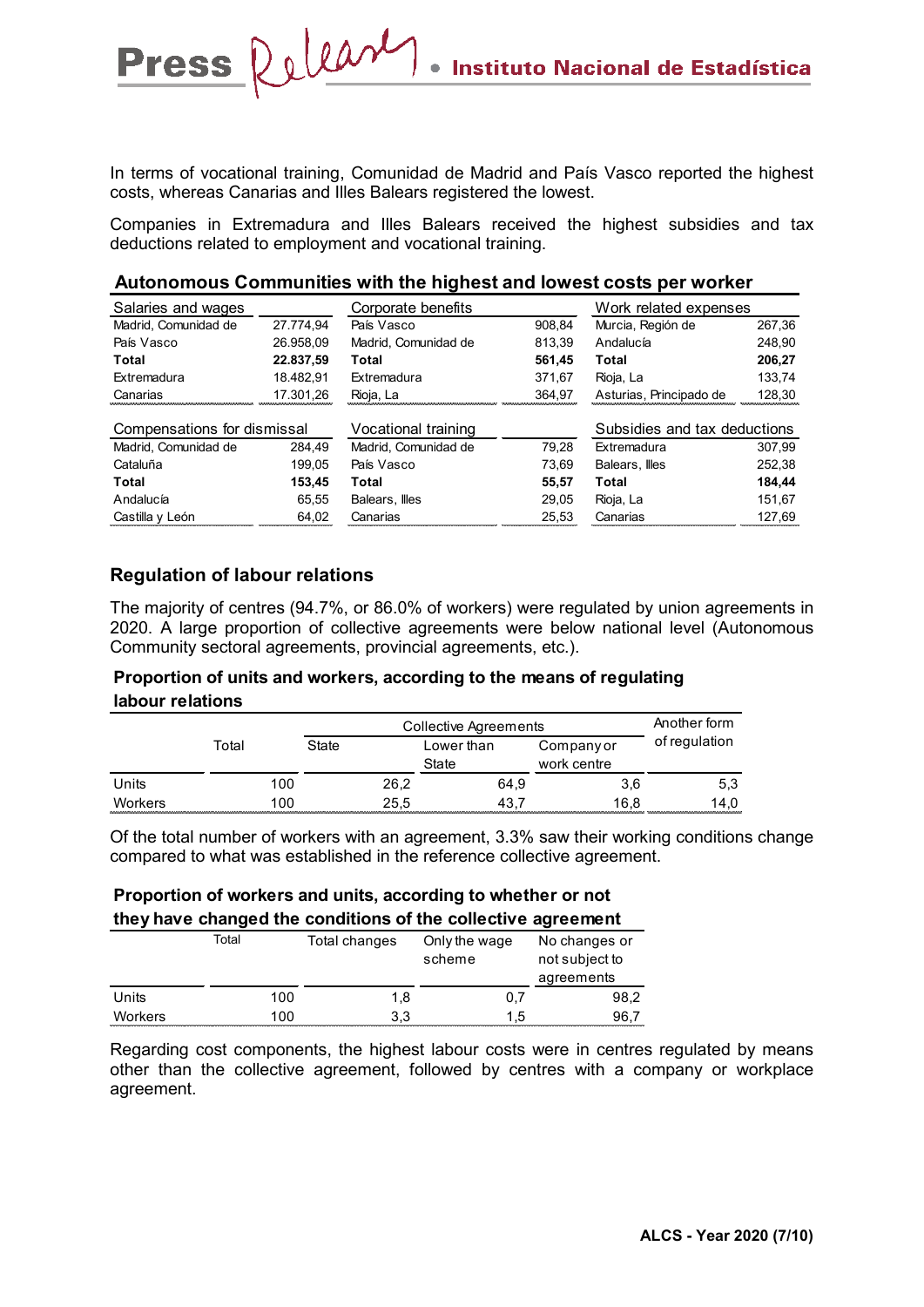|                                    | Collective agreement<br>Total |           |           |            | Another form |           |
|------------------------------------|-------------------------------|-----------|-----------|------------|--------------|-----------|
|                                    |                               |           |           |            | Company      |           |
|                                    |                               |           |           | Lower      | or work      |           |
|                                    |                               | Total     | State     | than State | centre       |           |
| GROSS COST <sup>1</sup>            | 31.150,20                     | 29.573,80 | 30.612,86 | 25.734,34  | 35.342,31    | 39.218,62 |
| Salaries and wages                 | 22.837,59                     | 21.556,60 | 22.439,56 | 18.660,81  | 25.657,02    | 29.687,97 |
| Obligatory contributions           | 7.335,87                      | 7.043,91  | 7.030,44  | 6.368,40   | 8.226,06     | 8.879,79  |
| Voluntary contributions            | 172,66                        | 189,21    | 199,06    | 75,38      | 470.59       | 71,54     |
| Direct corporate contributions     | 374,02                        | 360,50    | 452,42    | 226,35     | 569,81       | 492,52    |
| Corporate expenses                 | 14,77                         | 15,99     | 25,64     | 3,84       | 32,92        | 7,35      |
| Compensation for dismissal         | 153,45                        | 149.55    | 196,23    | 116.43     | 158,76       | 14,88     |
| Expenditure on vocational training | 55,57                         | 61,24     | 76,66     | 37,69      | 99,06        | 20,92     |
| Expenditure on travel              | 9,13                          | 10,22     | 6.57      | 6,66       | 25,03        | 2,44      |
| Remaining costs <sup>2</sup>       | 197.14                        | 186,58    | 186,28    | 238,78     | 103,06       | 41,21     |
| Subsidies and deductions           | 184,44                        | 204,56    | 200,42    | 172,51     | 276,29       | 79,86     |
| NET COST <sup>3</sup>              | 30.965,76                     | 29.369,24 | 30.412,44 | 25.561,83  | 35.066,02    | 39.138,76 |
| 1 Excludes travel allow ances and  | expenses                      |           |           |            |              |           |

### **Cost component, according to the means of regulating labour relations**

2 End of contract payouts, compensatory payments, small tools, w ork clothes, personnel selection, etc.

3 Subsidies and deductions deducted

Press Release

### **Influence of COVID-19 on survey estimates**

As has been previously mentioned, during 2020 and as a result of the measures to support workers during the COVID-19 pandemic, a duality was observed in company employment. There were employees both working and teleworking who were paid with salaries, and workers under ERTE, who continued to belong to their company workforce but were not paid salaries but rather benefits provided directly by the SPES and, in some cases, supplemented by the companies themselves. The social contributions paid by their employers were likewise largely exempt.

The most important impact of COVID-19 can therefore be seen in the drop in labour costs and its main components: wages and salaries and social contributions paid by the employer.

As explained at the beginning of this note, survey result analysis must be carried out from the perspective of the labour cost incurred by employers. While not appropriate to speak of average salary, we can speak of the average salary cost to companies.

The evolution of the various activity sections reflected the degree of impact resulting from the pandemic and from the measures put in place to contain it.

The sections that, for the most part, include activities considered essential, such as *General Government, Education, Health, Electricity, gas, steam and air conditioning supply, Water supply, sanitation activities, waste management and decontamination, Information and communications, and Financial and insurance activities* have been minimally impacted by the current situation.

The rest of the sections include combinations of economic activities that gave rise to different levels of impact. *Hospitality* was the most affected by the situation, followed by *Artistic, recreational and entertainment activities, Transportation and storage* and *Trade*. The impact was lower in *Manufacturing, Construction, Professional, scientific and technical activities* and *Administrative and support services activities*.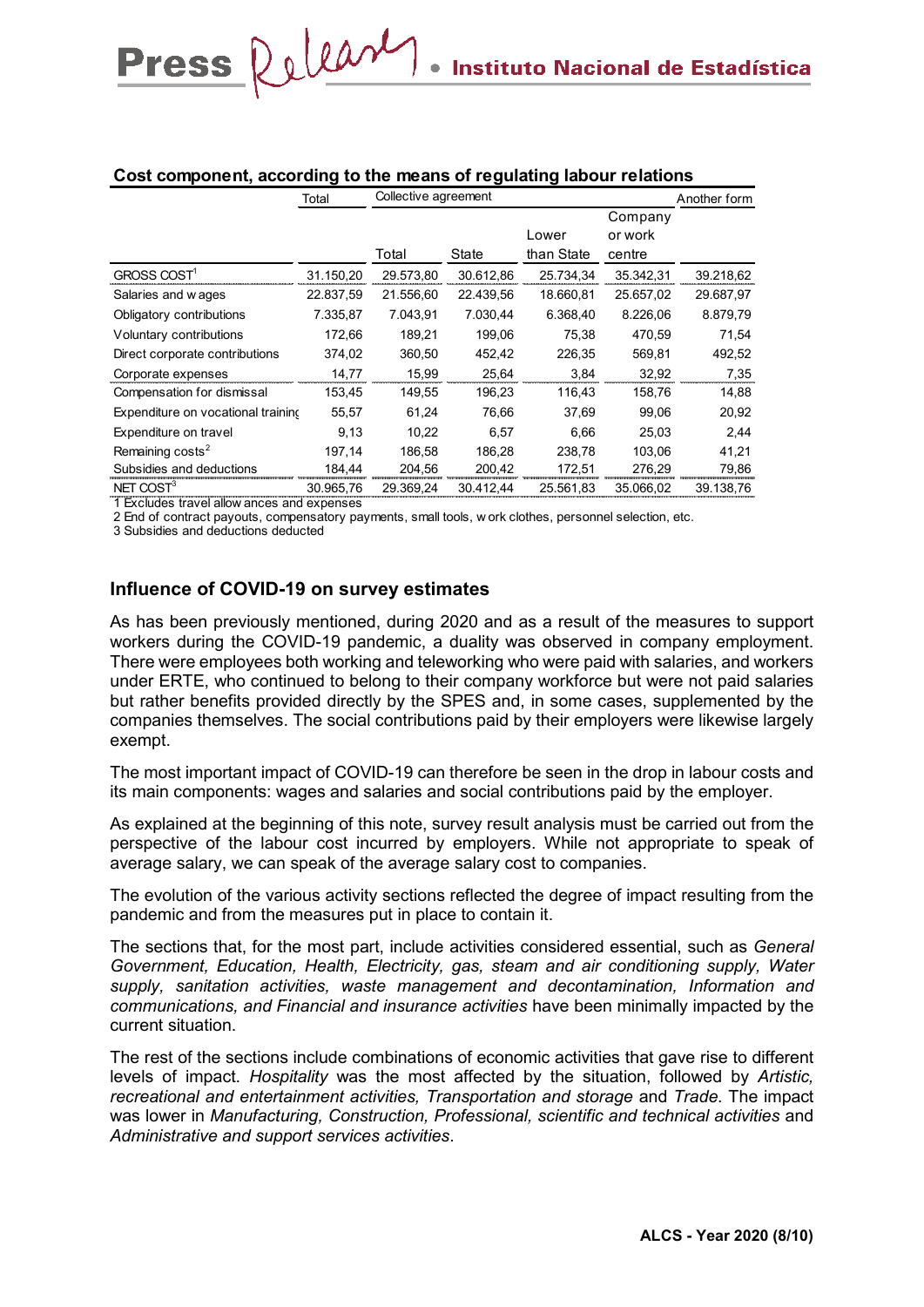The pandemic's impact was uneven among the autonomous communities, depending primarily on their productive structure. With the exception of Región de Murcia, Comunidad Foral de Navarra, Castilla - La Mancha and Castilla y León, labour costs per worker decreased.

On the other hand, in the communities with more weight in tourism, the decrease in labour costs was greater. This was the case of Illes Balears and Canarias.

### **Revision and updating of data**

Press Release

The data published today are final. All results are available on INEBase.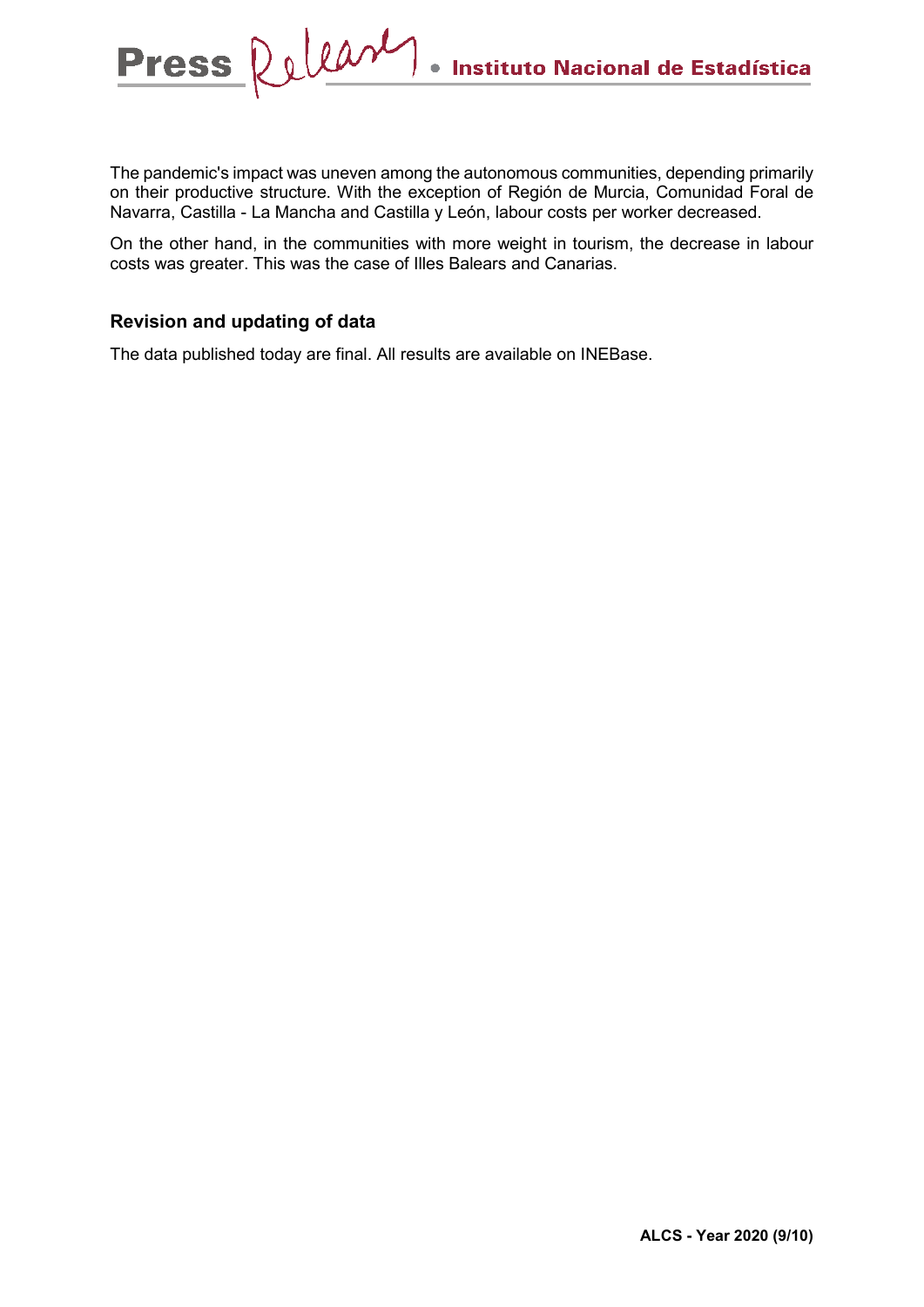# **Methodological note**

The Annual Labour Cost Survey (ALCS) is an annual statistical operation that serves to complete the quarterly results of the Quarterly Labour Cost Survey (ETCL), providing an annual perspective on these results.

The Annual Labour Cost Survey is prepared using a questionnaire attached to the Quarterly Labour Cost Survey (QLCS) from April to June of the year following the data reference year, in order to collect cost items with an expiration period of longer than a month that may not have been registered in monthly payrolls.

**Type of operation**: annual structural survey.

**Population scope:** Social Security contribution accounts. General Scheme: Sections B to S of CNAE-09 and Special Scheme for Seafarers: Sea Transport (Division 50 of CNAE-09).

**Geographical scope**: the entire national territory.

**Reference period for the results:** the calendar year

**Sample size:** 28,500 workplaces

**Sampling type:** stratified random with optimal allocation. Comprehensive survey for workplaces with more than 500 employees.

**Collection method**: questionnaire filled in directly by the workplace.

For more information you can access the QLCS methodology and definitions at:

<https://www.ine.es/metodologia/t22/t223013210.pdf>

The standardized methodological report is at:

<https://www.ine.es/dynt3/metadatos/es/RespuestaDatos.html?oe=30188>

INE statistics are produced in accordance with the Code of Good Practice for European Statistics, which is the basis for the institution's quality policy and strategy. For more information, see the section on [Quality in the INE and Code of Good Practices](https://www.ine.es/ss/Satellite?L=es_ES&c=Page&cid=1259943453642&p=1259943453642&pagename=MetodologiaYEstandares/INELayout) on the INE's website.

For further information see **INEbase: www.ine.es/en/** Twitter: **@es\_ine**

All press releases at: **www.ine.es/en/prensa/prensa\_en.htm**

Press Office: Telephone numbers: (+34) 91 583 93 63 /94 08 – **gprensa@ine.es Information Area:** Telephone number: (+34) 91 583 91 00 – **www.ine.es/infoine/?L=1**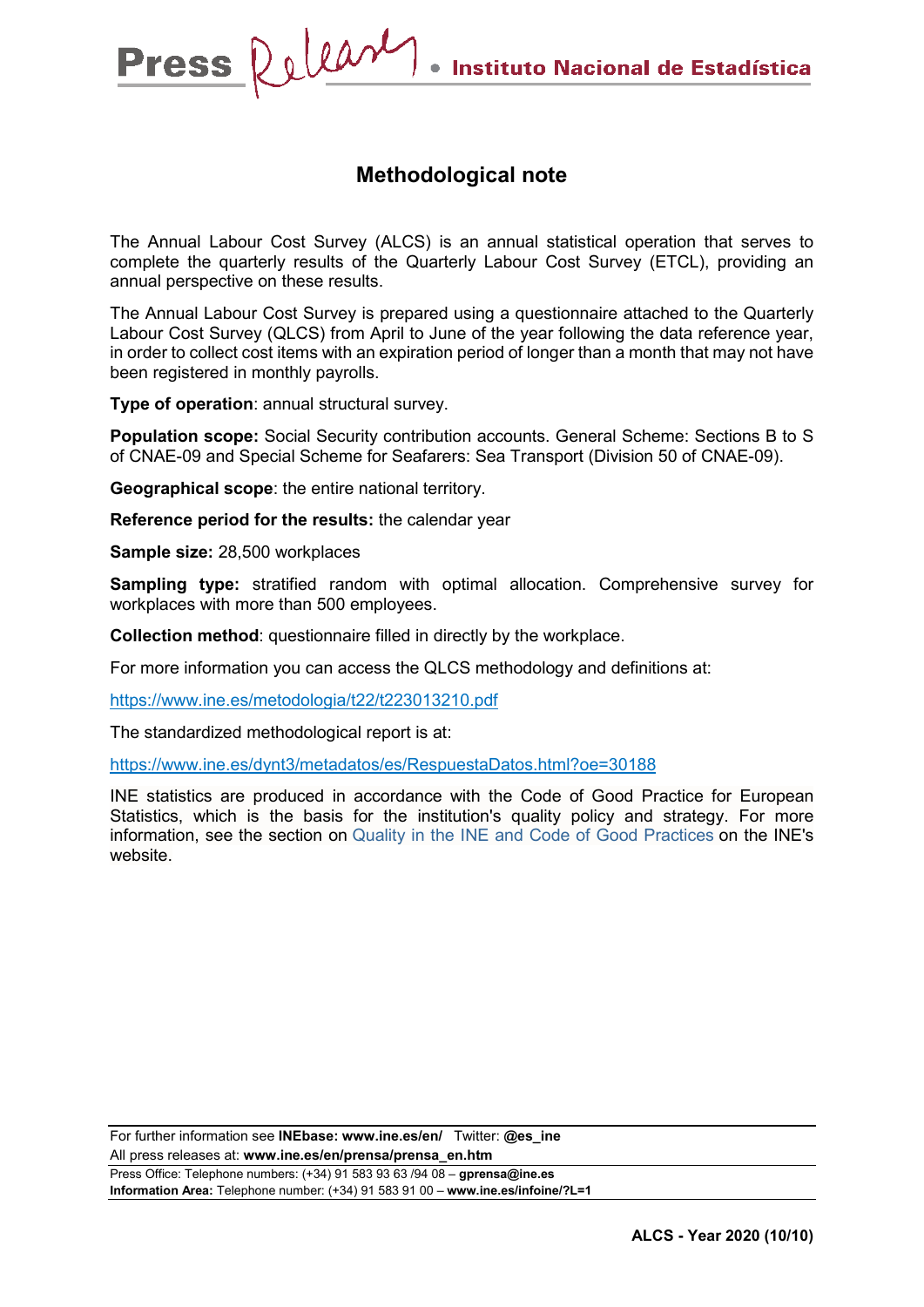



# **Results by activity sector**

# **Labour Cost per worker per year. Euros**

|                                    | Total     | Industry  | Construction | Services  |
|------------------------------------|-----------|-----------|--------------|-----------|
| GROSS COST <sup>1</sup>            | 31.150,20 | 36.934,03 | 31.779,81    | 30.078,63 |
| Wages and salaries                 | 22.837,59 | 26.753,24 | 22.623,99    | 22.159,17 |
| Obligatory contributions           | 7.335,87  | 8.863,23  | 8.300,16     | 6.992,13  |
| Voluntary contributions            | 172.66    | 282,47    | 120.66       | 157,70    |
| Direct corporate contributions     | 374,02    | 359,77    | 181,41       | 391,44    |
| Corporate expenses                 | 14,77     | 24,57     | 2,26         | 14,05     |
| Compensation for dismissal         | 153,45    | 298,23    | 78,39        | 133,29    |
| Expenditure on vocational training | 55,57     | 89,73     | 49,91        | 50,10     |
| Expenditure on transport           | 9.13      | 31.79     | 23,08        | 4,12      |
| Remaining costs2                   | 197,14    | 231,00    | 399,95       | 176,63    |
| Subsidies and deductions           | 184.44    | 162,55    | 133,46       | 192,09    |
| NET COST <sup>3</sup>              | 30.965,76 | 36.771.48 | 31.646.35    | 29.886,54 |

<sup>1</sup> Excludes travel allowances and expenses

2 End of contract payouts, compensatory payments, small tools, work clothes, personnel selection, etc.

3 Subsidies and deductions deduced

# **Percentage structure over gross cost**

|                                    | Total  | Industria | Construcción | <b>Servicios</b> |
|------------------------------------|--------|-----------|--------------|------------------|
| GROSS COST <sup>1</sup>            | 100,00 | 100,00    | 100,00       | 100,00           |
| Wages and salaries                 | 73,31  | 72.44     | 71,19        | 73,67            |
| Obligatory contributions           | 23,55  | 24,00     | 26,12        | 23,25            |
| Voluntary contributions            | 0.55   | 0,76      | 0,38         | 0,52             |
| Direct corporate contributions     | 1,20   | 0,97      | 0,57         | 1,30             |
| Corporate expenses                 | 0.06   | 0,09      | 0,01         | 0,06             |
| Compensation for dismissal         | 0.53   | 0,68      | 0,25         | 0,51             |
| Expenditure on vocational training | 0,24   | 0,34      | 0,18         | 0,23             |
| Expenditure on transport           | 0,03   | 0,09      | 0,09         | 0,02             |
| Resto de costes <sup>2</sup>       | 0,68   | 0,52      | 1,43         | 0,66             |

<sup>1</sup> Excludes travel allowances and expenses

 $2$  End of contract payouts, compensatory payments, small tools, work clothes, personnel selection, etc.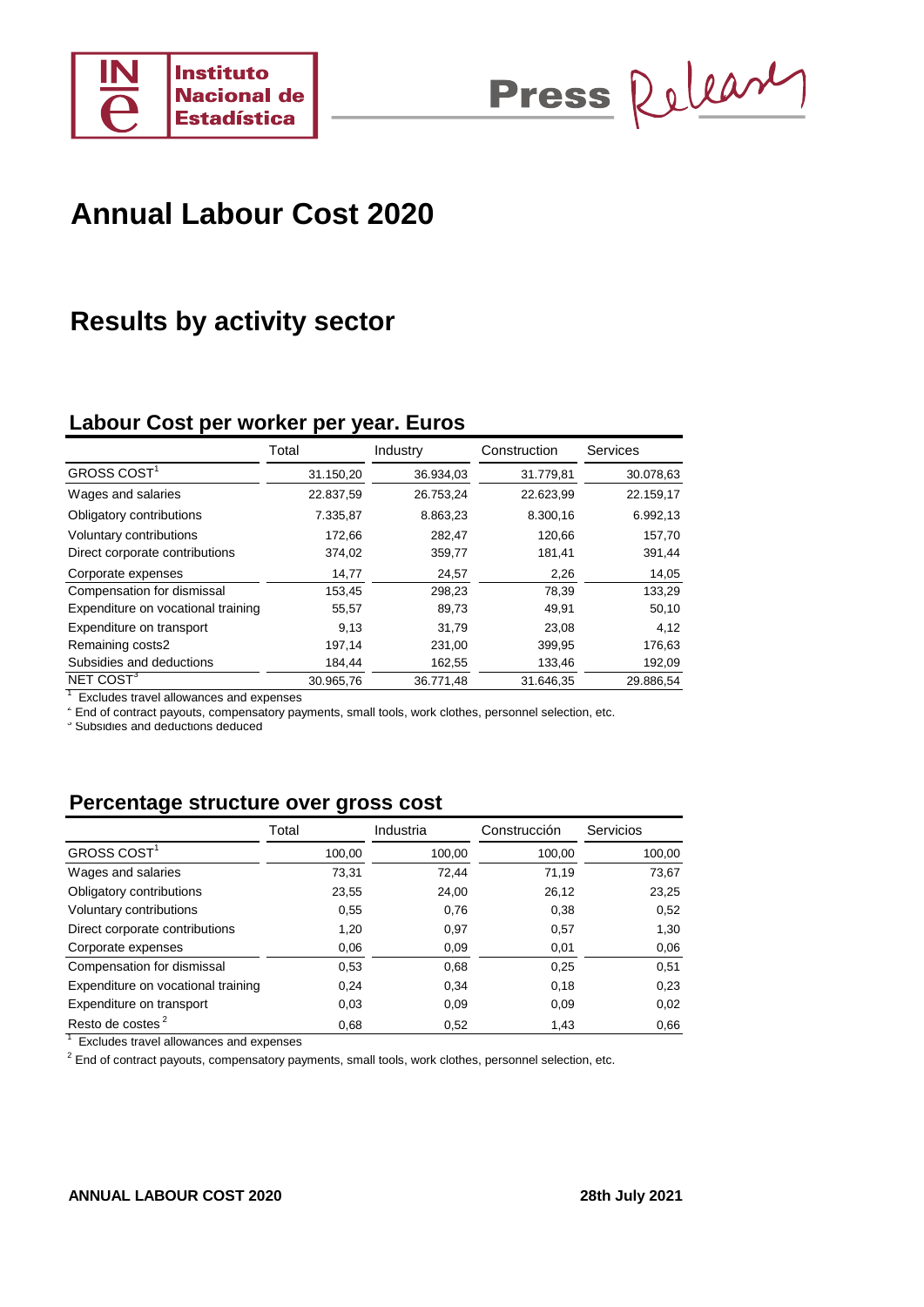

Press Release

# **Results by Autonomous Community**

### **Labour Cost per worker per year. Euros**

|                             | <b>GROSS</b><br>COST <sup>1</sup> | Wages and<br>salaries | Obligatory<br>contributions | Voluntary<br>contributions | Direct<br>corporate<br>contributions | Other $^2$ | Subsidies and<br>deductions | NET COST <sup>3</sup> |
|-----------------------------|-----------------------------------|-----------------------|-----------------------------|----------------------------|--------------------------------------|------------|-----------------------------|-----------------------|
| <b>TOTAL</b>                | 31.150,20                         | 22.837,59             | 7.335,87                    | 172,66                     | 374,02                               | 430,06     | 184,44                      | 30.965,76             |
| Andalucía                   | 27.910,44                         | 20.322,15             | 6.763,53                    | 108,83                     | 350,43                               | 365,50     | 228,51                      | 27.681,93             |
| Aragón                      | 29.809,04                         | 21.772,41             | 7.148,97                    | 114,81                     | 347,54                               | 425,31     | 182,84                      | 29.626,20             |
| Asturias, Principado de     | 32.110,32                         | 23.687,35             | 7.535,73                    | 164,04                     | 342,87                               | 380,33     | 190,98                      | 31.919,34             |
| Balears, Illes              | 27.255,45                         | 19.844,03             | 6.618,00                    | 78,96                      | 340,43                               | 374,03     | 252,38                      | 27.003,07             |
| Canarias                    | 24.189,82                         | 17.301,26             | 6.121,71                    | 80,07                      | 347,65                               | 339,13     | 127,69                      | 24.062,13             |
| Cantabria                   | 29.955,51                         | 21.928,59             | 7.204,20                    | 110,39                     | 307,95                               | 404,38     | 201,60                      | 29.753,91             |
| Castilla y León             | 28.634,38                         | 20.896,48             | 6.893,04                    | 129,59                     | 357,49                               | 357,78     | 167,85                      | 28.466,53             |
| Castilla - La Mancha        | 28.017,50                         | 20.399,28             | 6.869,46                    | 103,94                     | 321,07                               | 323,75     | 193,57                      | 27.823,93             |
| Cataluña                    | 32.787,86                         | 24.040,13             | 7.739,19                    | 168,19                     | 364,49                               | 475,86     | 160,42                      | 32.627,44             |
| Comunitat Valenciana        | 27.622,74                         | 20.192,92             | 6.737,31                    | 103,99                     | 302,03                               | 286,49     | 161,78                      | 27.460,96             |
| Extremadura                 | 25.359,15                         | 18.482,91             | 6.204,27                    | 99,50                      | 267,78                               | 304,69     | 307,99                      | 25.051,16             |
| Galicia                     | 28.650,78                         | 20.875,63             | 6.884,46                    | 119,11                     | 364,09                               | 407,49     | 170,12                      | 28.480,66             |
| Madrid, Comunidad de        | 37.295,96                         | 27.774,94             | 8.105,85                    | 323,75                     | 462,48                               | 628,94     | 171,43                      | 37.124,53             |
| Murcia, Región de           | 28.198,20                         | 20.665,20             | 6.757,32                    | 108,25                     | 279,95                               | 387,48     | 188,23                      | 28.009,97             |
| Navarra, Comunidad Foral de | 34.678,41                         | 25.441,52             | 8.346,06                    | 166,63                     | 341,28                               | 382,92     | 170,13                      | 34.508,28             |
| País Vasco                  | 37.106,28                         | 26.958,09             | 8.867,49                    | 343,68                     | 545,17                               | 391,85     | 239,03                      | 36.867,25             |
| Rioja, La                   | 28.134,66                         | 20.609,92             | 6.877,20                    | 98,89                      | 254,90                               | 293,75     | 151,67                      | 27.982,99             |

<sup>1</sup> Excludes travel allowances and expenses

<sup>2</sup> Other: Corporate expenses + compensation for dismissal + expenditure on vocational training + transport + end-of-contract<br>payouts, compensatory payments, small tools, work clothes, personnel selection, etc.<br><sup>3</sup> Subsidi

### **Percentage structure over gross cost**

|                             | <b>GROSS</b><br>COST <sup>1</sup> | Wages and<br>salaries | Obligatory<br>contributions | Voluntary<br>contributions | <b>Direct</b><br>corporate<br>contributions | Other $^2$ |
|-----------------------------|-----------------------------------|-----------------------|-----------------------------|----------------------------|---------------------------------------------|------------|
| <b>TOTAL</b>                | 100,00                            | 73,31                 | 23,55                       | 0,55                       | 1,20                                        | 1,39       |
| Andalucía                   | 100,00                            | 72,81                 | 24,23                       | 0,39                       | 1,26                                        | 1,31       |
| Aragón                      | 100,00                            | 73,04                 | 23,98                       | 0,39                       | 1,17                                        | 1,42       |
| Asturias, Principado de     | 100,00                            | 73,77                 | 23,47                       | 0,51                       | 1,07                                        | 1,18       |
| Balears, Illes              | 100,00                            | 72,81                 | 24,28                       | 0,29                       | 1,25                                        | 1,37       |
| Canarias                    | 100,00                            | 71,52                 | 25,31                       | 0,33                       | 1,44                                        | 1,40       |
| Cantabria                   | 100,00                            | 73,20                 | 24,05                       | 0,37                       | 1,03                                        | 1,35       |
| Castilla y León             | 100,00                            | 72,98                 | 24,07                       | 0,45                       | 1,25                                        | 1,25       |
| Castilla - La Mancha        | 100,00                            | 72,81                 | 24,52                       | 0,37                       | 1,15                                        | 1,15       |
| Cataluña                    | 100,00                            | 73,32                 | 23,60                       | 0,51                       | 1,11                                        | 1,46       |
| Comunitat Valenciana        | 100,00                            | 73,10                 | 24,39                       | 0,38                       | 1,09                                        | 1,04       |
| Extremadura                 | 100,00                            | 72,88                 | 24,47                       | 0,39                       | 1,06                                        | 1,20       |
| Galicia                     | 100,00                            | 72,86                 | 24,03                       | 0,42                       | 1,27                                        | 1,42       |
| Madrid, Comunidad de        | 100,00                            | 74,47                 | 21,73                       | 0,87                       | 1,24                                        | 1,69       |
| Murcia, Región de           | 100,00                            | 73,29                 | 23,96                       | 0,38                       | 0,99                                        | 1,38       |
| Navarra, Comunidad Foral de | 100,00                            | 73,36                 | 24,07                       | 0,48                       | 0,98                                        | 1,11       |
| País Vasco                  | 100,00                            | 72,65                 | 23,90                       | 0,93                       | 1,47                                        | 1,05       |
| Rioja, La                   | 100,00                            | 73,25                 | 24,44                       | 0,35                       | 0,91                                        | 1,05       |

<sup>1</sup> Excludes travel allowances and expenses

<sup>2</sup> Other: Corporate expenses + compensation for dismissal + expenditure on vocational training + transport + end-of-contract

payouts, compensatory payments, small tools, work clothes, personnel selection, etc.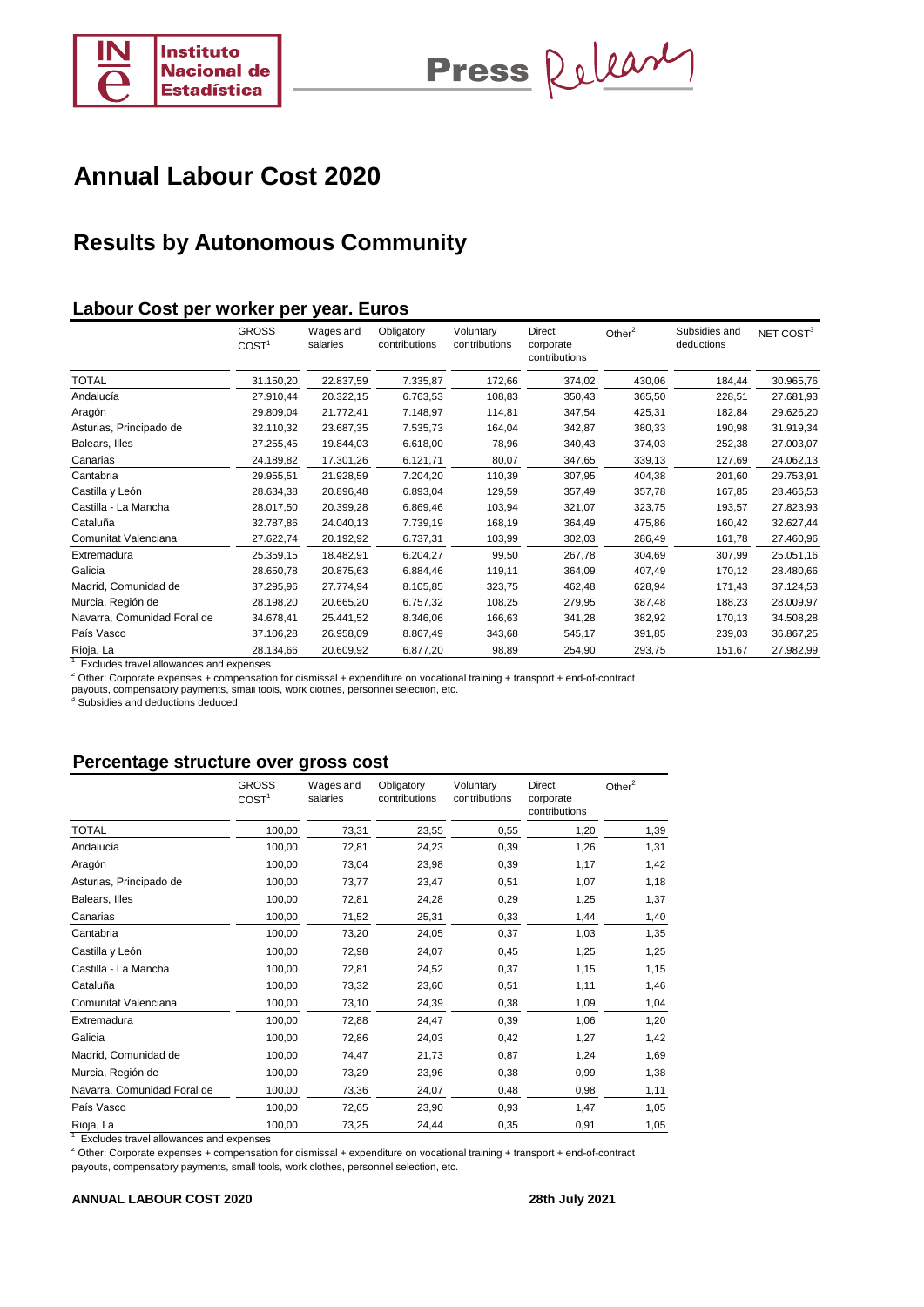

Press Release

# **Variation as compared with the previous year**

### **National results**

|                     | Net cost' |                   | Wages and salaries |                   | Non-wage $cost^2$ |                   |  |
|---------------------|-----------|-------------------|--------------------|-------------------|-------------------|-------------------|--|
|                     | Euros     | Rate <sup>3</sup> | Euros              | Rate <sup>3</sup> | Euros             | Rate <sup>3</sup> |  |
| <b>TOTAL</b>        | 30.965,76 | $-2,1$            | 22.837,59          | $-2,6$            | 8.128,17          | $-0,7$            |  |
| <b>INDUSTRY</b>     | 36.771,48 | $-2,8$            | 26.753.24          | $-3.7$            | 10.018.24         | $-0,2$            |  |
| <b>CONSTRUCTION</b> | 31.646,35 | $-0.9$            | 22.623.99          | $-0,8$            | 9.022.36          | $-1,2$            |  |
| <b>SERVICES</b>     | 29.886,54 | $-2,0$            | 22.159.17          | $-2,5$            | 7.727.37          | $-0,7$            |  |

<sup>1</sup> Gross cost deducting subsidies and deductions. Excludes travel allowances and expenses<br><sup>-</sup> Non-wage cost = Net cost - wages and salaries

 $3$  With regard to the previous year

# **Results by Autonomous Community**

|                             | Net $cost1$ |                   | Wages and salaries |                   | Non-wage cost <sup>2</sup> |                   |  |
|-----------------------------|-------------|-------------------|--------------------|-------------------|----------------------------|-------------------|--|
|                             | Euros       | Rate <sup>3</sup> | Euros              | Rate <sup>3</sup> | Euros                      | Rate <sup>3</sup> |  |
| <b>TOTAL</b>                | 30.965,76   | $-2,1$            | 22.837,59          | $-2,6$            | 8.128,17                   | $-0,7$            |  |
| Andalucía                   | 27.681,93   | $-0,6$            | 20.322,15          | $-0,8$            | 7.359,78                   | $-0,1$            |  |
| Aragón                      | 29.626,20   | $-3,2$            | 21.772,41          | $-3,7$            | 7.853,79                   | $-1,8$            |  |
| Asturias, Principado de     | 31.919,34   | $-1,2$            | 23.687,35          | $-1,9$            | 8.231,99                   | 0,8               |  |
| Balears, Illes              | 27.003,07   | $-11,5$           | 19.844,03          | $-11,8$           | 7.159,04                   | $-10,9$           |  |
| Canarias                    | 24.062,13   | $-10,7$           | 17.301,26          | $-12,3$           | 6.760,87                   | $-6,4$            |  |
| Cantabria                   | 29.753,91   | $-2,1$            | 21.928,59          | $-2,8$            | 7.825,32                   | $-0,2$            |  |
| Castilla y León             | 28.466,53   | 0,0               | 20.896,48          | $-0,6$            | 7.570,05                   | 1,7               |  |
| Castilla - La Mancha        | 27.823,93   | 0,1               | 20.399,28          | $-0,1$            | 7.424,65                   | 0,6               |  |
| Cataluña                    | 32.627,44   | $-3,5$            | 24.040,13          | $-4,3$            | 8.587,31                   | $-1,2$            |  |
| Comunitat Valenciana        | 27.460,96   | $-2,6$            | 20.192,92          | $-2,8$            | 7.268,04                   | $-2,0$            |  |
| Extremadura                 | 25.051,16   | $-2,9$            | 18.482,91          | $-3,7$            | 6.568,25                   | $-0,5$            |  |
| Galicia                     | 28.480,66   | $-1,3$            | 20.875,63          | $-1,4$            | 7.605,03                   | $-1,0$            |  |
| Madrid, Comunidad de        | 37.124,53   | $-0,4$            | 27.774,94          | $-1,0$            | 9.349,59                   | 1,2               |  |
| Murcia, Región de           | 28.009,97   | 1,5               | 20.665,20          | 1,5               | 7.344,77                   | 1,5               |  |
| Navarra, Comunidad Foral de | 34.508,28   | 0,2               | 25.441,52          | $-0,1$            | 9.066,76                   | 1,1               |  |
| País Vasco                  | 36.867,25   | $-1,2$            | 26.958,09          | $-1,9$            | 9.909,16                   | 0,9               |  |
| Rioja, La                   | 27.982,99   | $-3,0$            | 20.609,92          | $-3,2$            | 7.373,07                   | $-2,7$            |  |

<sup>1</sup> Gross cost deducting subsidies and deductions. Excludes travel allowances and expenses

Non-wage cost = Net cost - Wages and salaries

vith regard to the previous year

#### **ANNUAL LABOUR COST 2020 28th July 2021**